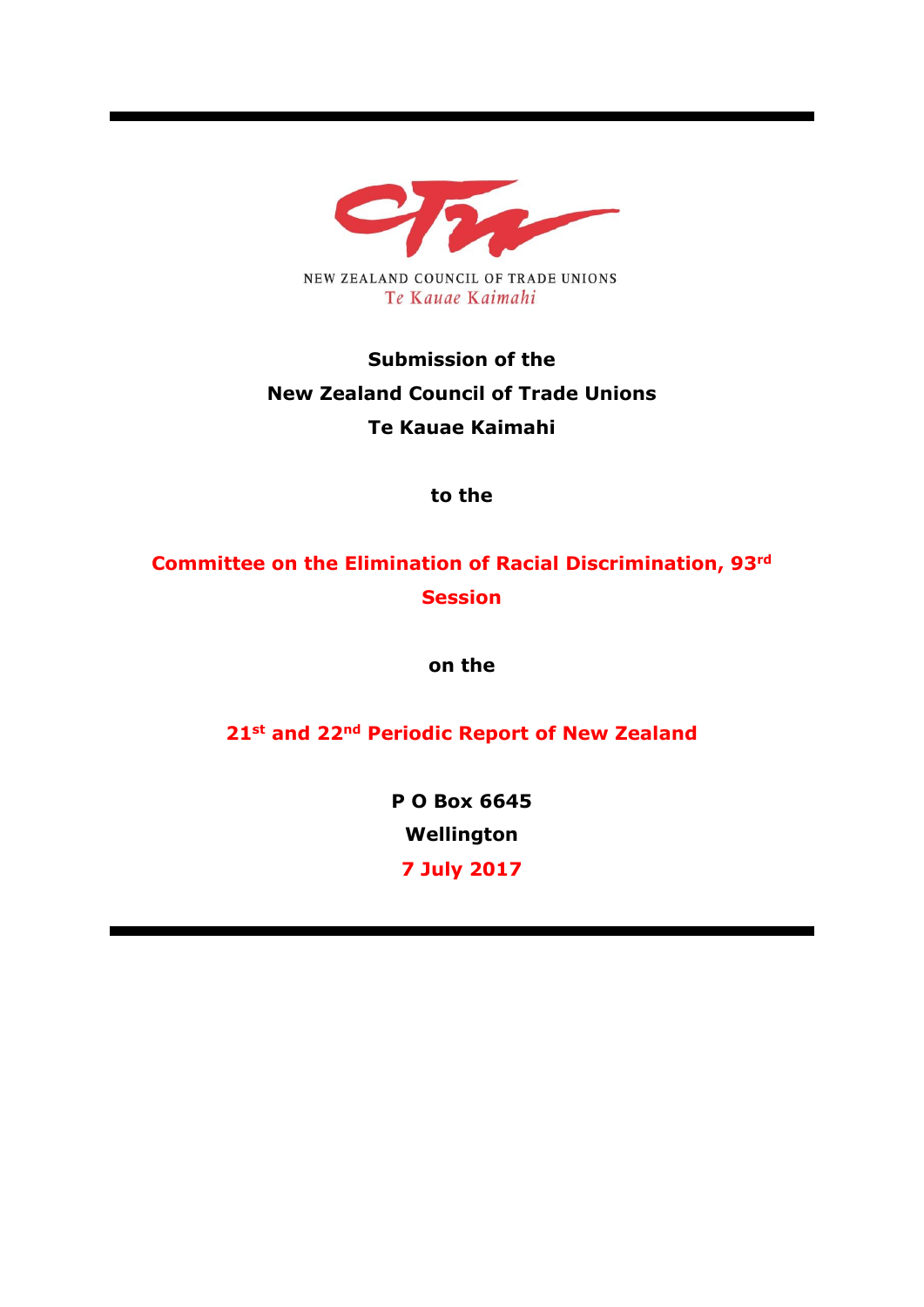### **Table of Contents**

| 2. Health and Safety disparities for Māori and ethnic minority workers3   |  |
|---------------------------------------------------------------------------|--|
| 3. Case Study: Māori workers exposure to Pentachlorophenol (PCP)6         |  |
| 4. Overview: Structural discrimination against Maori education and health |  |
|                                                                           |  |
|                                                                           |  |
| 6. Structural discrimination against Māori education workers  12          |  |
|                                                                           |  |

#### <span id="page-1-0"></span>**1. Introduction**

- 1.1. This submission is made on behalf of the 30 unions affiliated to the New Zealand Council of Trade Unions Te Kauae Kaimahi (CTU). With 320,000 members, the CTU is one of the largest democratic organisations in New Zealand.
- 1.2. The CTU acknowledges Te Tiriti o Waitangi as the founding document of Aotearoa New Zealand and formally acknowledges this through Te Rūnanga o Ngā Kaimahi Māori o Aotearoa (Te Rūnanga) the Māori arm of Te Kauae Kaimahi (CTU) which represents approximately 60,000 Māori workers.
- 1.3. The Komiti Pasifika of the CTU represents approximately 30,000 Pasifika workers in the union movement.
- 1.4. Māori workers face urgent issues of racial discrimination, including disparities in health and safety at work and pay equity. Māori education and health workers employed by Māori and iwi (tribal) organisations receive unequal pay for work of equal value as a result of discriminatory government funding arrangements.
- 1.5. Other ethnic minorities, including Pasifika peoples and migrant workers, also face racial discrimination at work, including disparities in health and safety.
- 1.6. The issues raised in this report are not exhaustive, but represent examples of structural racial discrimination that require urgent action to remedy.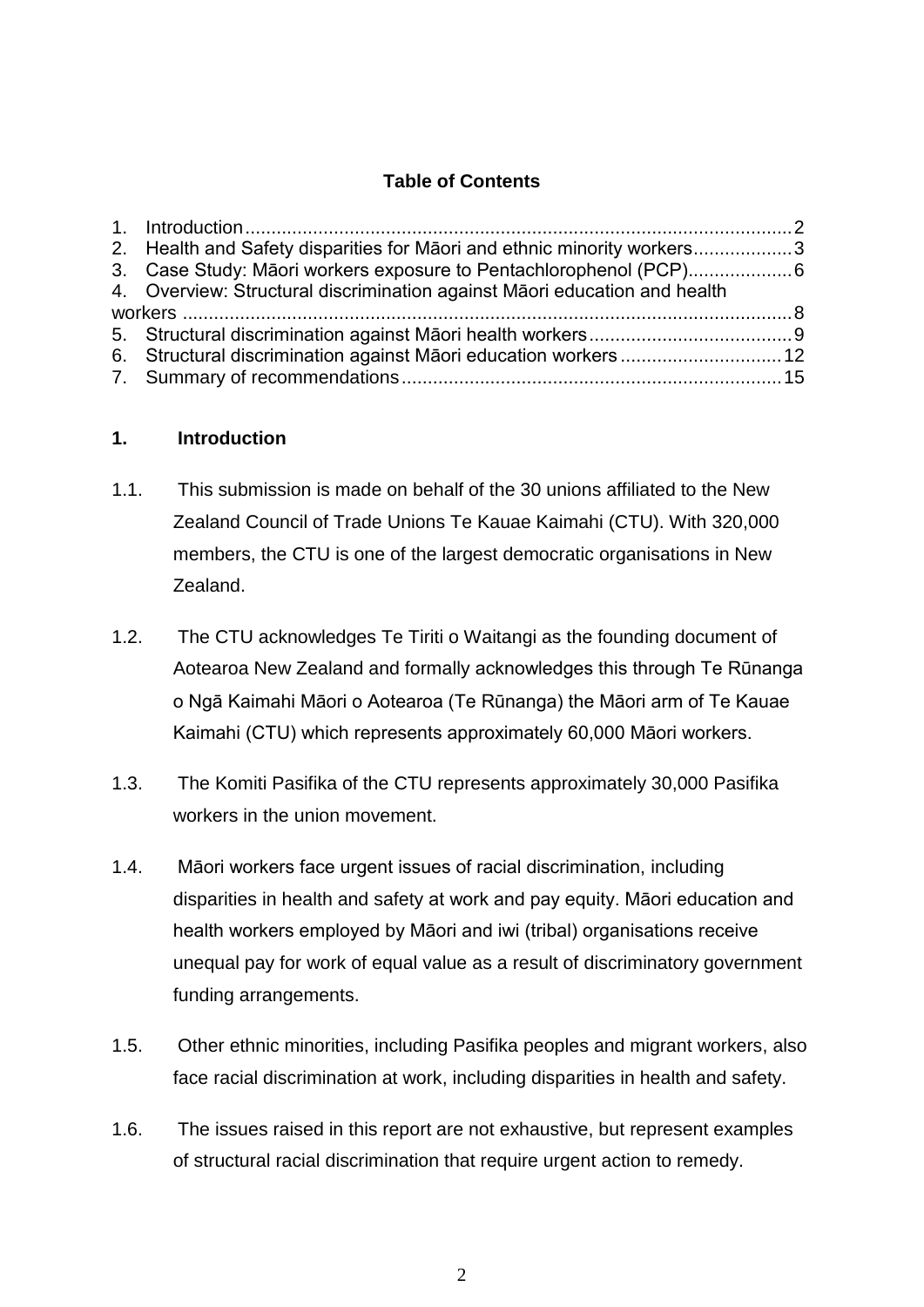#### <span id="page-2-0"></span>**2. Health and Safety disparities for Māori and ethnic minority workers**

- 2.1. Māori and Pasifika workers are consistently over-represented in workplace injury rates. This reflects systematic racial inequalities in New Zealand workplaces, where Māori and Pasifika workers are more likely to be allocated hazardous work and lack the power to challenge unsafe practices. In addition, there is a lack of culturally appropriate approaches to workplace communication and training, as part of a more general lack of a tripartite strategy to involve workers and their unions in health and safety systems.
- 2.2. Between 2002 and 2015, Māori workers were on average 39% more likely to suffer a serious non-fatal injury at work than the general population. For the years 2013-2015, Māori workers were 31% more likely to suffer a non-fatal serious work injury.<sup>1</sup>
- 2.3. Research by the Department of Labour (now part of the Ministry of Business, Innovation, and Employment – MBIE) in 2012 found that Pasifika workers in Manufacturing had consistently higher rates of injury than the general population, with Pasifika people working as labourers injured almost twice as often as non- Pasifika people in the same jobs.<sup>2</sup>
- 2.4. Data for work-related injuries resulting in a claim to the Accident Compensation Corporation (the public no-fault injury compensation fund), summarised in the table below, show elevated rates of injury for Māori and Pasifika workers (101 and 103 per 100,000 respectively), as well as for ethnic minorities including Latin American and African workers (174 per 100,000), compared to European (86 per 100,000) and Asian (62 per 100,000) workers.<sup>3</sup>

<u>.</u>

<sup>1</sup> Based on a comparison of three-year averages for age-normalised injury rates reported by Statistics NZ. [http://www.stats.govt.nz/browse\\_for\\_stats/health/injuries/serious-injury-outcome-indicators](http://www.stats.govt.nz/browse_for_stats/health/injuries/serious-injury-outcome-indicators-reports.aspx)[reports.aspx](http://www.stats.govt.nz/browse_for_stats/health/injuries/serious-injury-outcome-indicators-reports.aspx)

<sup>2</sup> Labour and Immigration Research Centre. 2012. In Harm's Way: A case study of Pacific workers in Manukau manufacturing. [http://www.worksafe.govt.nz/worksafe/information-guidance/all-guidance](http://www.worksafe.govt.nz/worksafe/information-guidance/all-guidance-items/in-harms-way-a-case-study-of-pacific-workers-in-manukau-manufacturing/case-study-pacific-workers-in-manukau-manufacturing.pdf)[items/in-harms-way-a-case-study-of-pacific-workers-in-manukau-manufacturing/case-study-pacific](http://www.worksafe.govt.nz/worksafe/information-guidance/all-guidance-items/in-harms-way-a-case-study-of-pacific-workers-in-manukau-manufacturing/case-study-pacific-workers-in-manukau-manufacturing.pdf)[workers-in-manukau-manufacturing.pdf](http://www.worksafe.govt.nz/worksafe/information-guidance/all-guidance-items/in-harms-way-a-case-study-of-pacific-workers-in-manukau-manufacturing/case-study-pacific-workers-in-manukau-manufacturing.pdf)

<sup>3</sup> [http://www.stats.govt.nz/browse\\_for\\_stats/health/injuries/InjuryStatistics\\_HOTP15.aspx](http://www.stats.govt.nz/browse_for_stats/health/injuries/InjuryStatistics_HOTP15.aspx)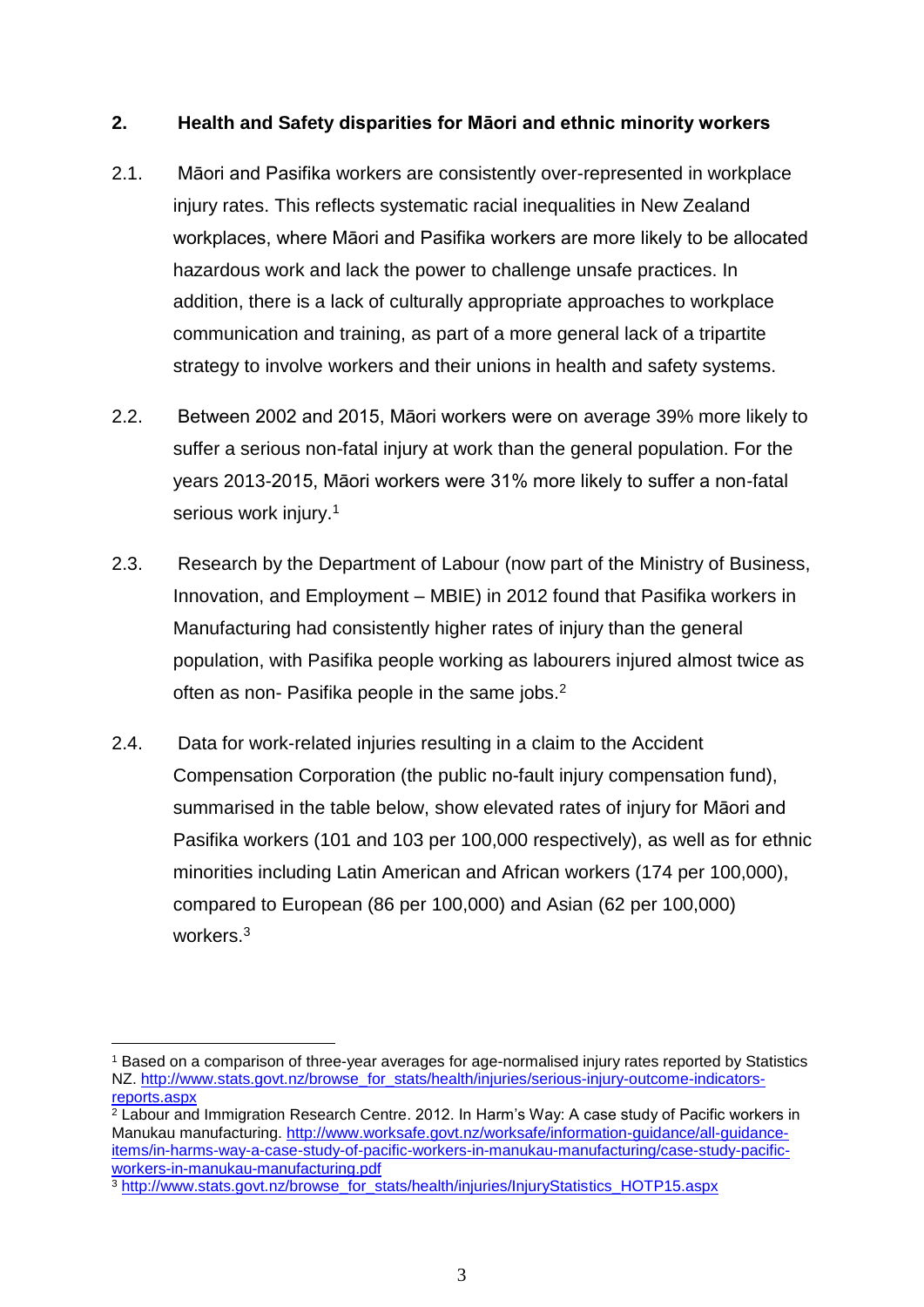| Ethnic group        | Claims<br>by<br>males | <b>Claims</b><br>by<br>females<br>(000) | Total<br>claims | Percentage<br>of all<br>claims | Full-time<br>equivalent<br>employees<br>(000) | Incidence<br>rate |
|---------------------|-----------------------|-----------------------------------------|-----------------|--------------------------------|-----------------------------------------------|-------------------|
|                     |                       |                                         |                 |                                |                                               |                   |
| European            | 98.5                  | 36.7                                    | 135.1           | 59                             | 1,567                                         | 86                |
| Māori               | 17.8                  | 6.7                                     | 24.4            | 11                             | 241                                           | 101               |
| Pacific peoples     | 9.0                   | 2.6                                     | 11.6            | 5                              | 113                                           | 103               |
| Asian               | 10.9                  | 5.1                                     | 16.1            | 7                              | 258                                           | 62                |
| Other               | 6.8                   | 2.6                                     | 9.4             | 4                              | 54                                            | 174               |
| Not specified       | 24.0                  | 15.3                                    | 39.3            | 17                             | 0                                             | $\sim$ $\sim$     |
| <b>Total claims</b> | 162.8                 | 67.4                                    | 230.2           | 100                            | 2,084                                         | 110               |

2.5. A 2011 study found significant ethnic differences in risk factors for occupational ill-health among New Zealand workers, due to 'both occupational distribution and the distribution of tasks within occupations':

'Māori were more likely to report exposure to physical strain (e.g., lifting, standing). Part of these differences remained when Māori were compared with non-Māori in the same job. In addition, Māori women were twice as likely to categorize their job as very or extremely stressful than non-Māori women in the same job, while Māori men were twice as likely to report exposure to dust.' 4

- 2.6. MBIE's 2012 research with Pasifika workers in manufacturing found that understanding of hazards to health and safety needed to be improved by communication and training approaches becoming more responsive to 'language barriers, learning style differences, and communication style differences.'<sup>5</sup> The report also suggested that inequality of power in the workplace and the hesitance of workers to challenge authority had negative effects on health and safety.<sup>6</sup>
- 2.7. These findings are supported by a general survey of 1200 health and safety representatives by the CTU in 2014, which found a number of barriers to the effectiveness of worker participation in health and safety. 13% of health and safety representatives had been bullied by a manager when they raised a health or safety issue. 20% received no paid time to complete their duties as

<sup>1</sup> <sup>4</sup> Eng et al. 2011. Ethnic Differences in Patterns of Occupational Exposure in New Zealand. *American Journal of Industrial Medicine 54*:410–418.

<sup>5</sup> Labour and Immigration Research Centre. 2012. In Harm's Way. P55

<sup>6</sup> Labour and Immigration Research Centre. 2012. In Harm's Way. P57-8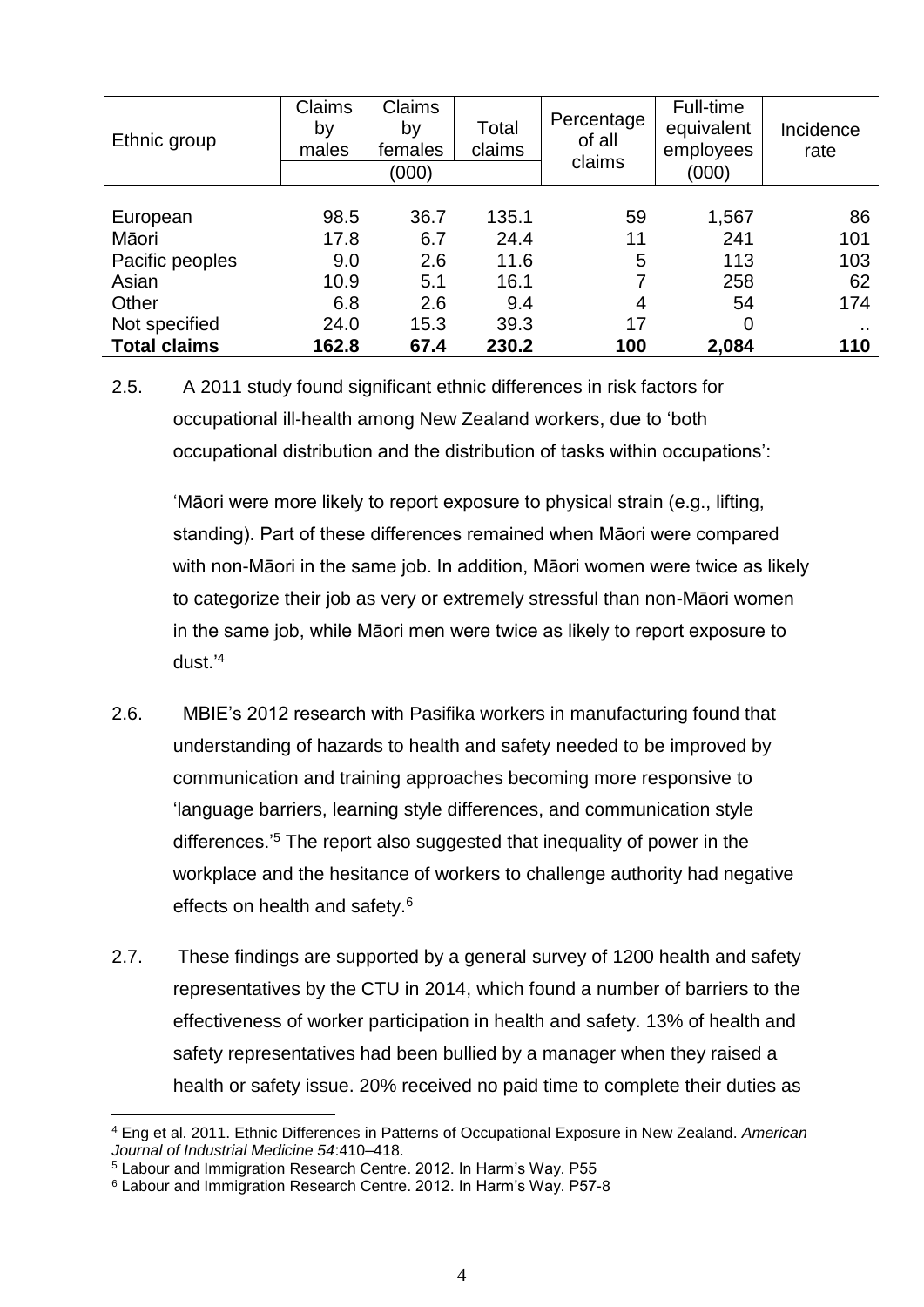a health and safety representative. More than 60% expressed a need for further training to increase their confidence in carrying out their role. The survey included both union members and non-members and found that representatives who were also union members were more likely to be experienced (52% in role for more than 3 years vs. 36% for non-union), confident (54% "very confident" in role vs. 35% for non-union), and democratically elected (61% vs. 24% for non-union). 7

- 2.8. Health and safety representatives should be entitled by law to paid time off work to conduct their duties in the workplace, and for ongoing training. Specific training and resources should be developed to meet the needs of Māori and Pasifika workers, as well as migrant workers.
- 2.9. Government agencies should recognise and promote the benefits of union involvement in health and safety, including as a support structure for health and safety representatives. Workers and their unions should be fully involved in all health and safety systems in the workplace. Training, networking, and capacity-building opportunities for Māori and Pasifika health and safety representatives should be developed and promoted, with involvement from unions and other community organisations.
- 2.10. The CTU is engaged in ongoing consultation with WorkSafe, the government regulatory body for occupational health and safety. The CTU supported the establishment of WorkSafe as an independent regulator in response to the findings of the Independent Taskforce on Workplace Health and Safety in 2013 [\(http://hstaskforce.govt.nz/\)](http://hstaskforce.govt.nz/), following the report of the Royal Commission on the Pike River Coal Mine Tragedy [\(http://pikeriver.royalcommission.govt.nz/\)](http://pikeriver.royalcommission.govt.nz/).
- 2.11. The CTU and our affiliate unions actively support the system of workers' participation in health and safety based on elected health and safety representatives. The CTU established a two-day training program in 2002 in

<sup>1</sup> <sup>7</sup> NZCTU. 2014. Submission to the Transport and Industrial Relations Committee on the Health and Safety Reform Bill. [http://www.union.org.nz/wp-content/uploads/2016/11/Health-and-Safety-Reform-](http://www.union.org.nz/wp-content/uploads/2016/11/Health-and-Safety-Reform-Bill.pdf)[Bill.pdf.](http://www.union.org.nz/wp-content/uploads/2016/11/Health-and-Safety-Reform-Bill.pdf) P132.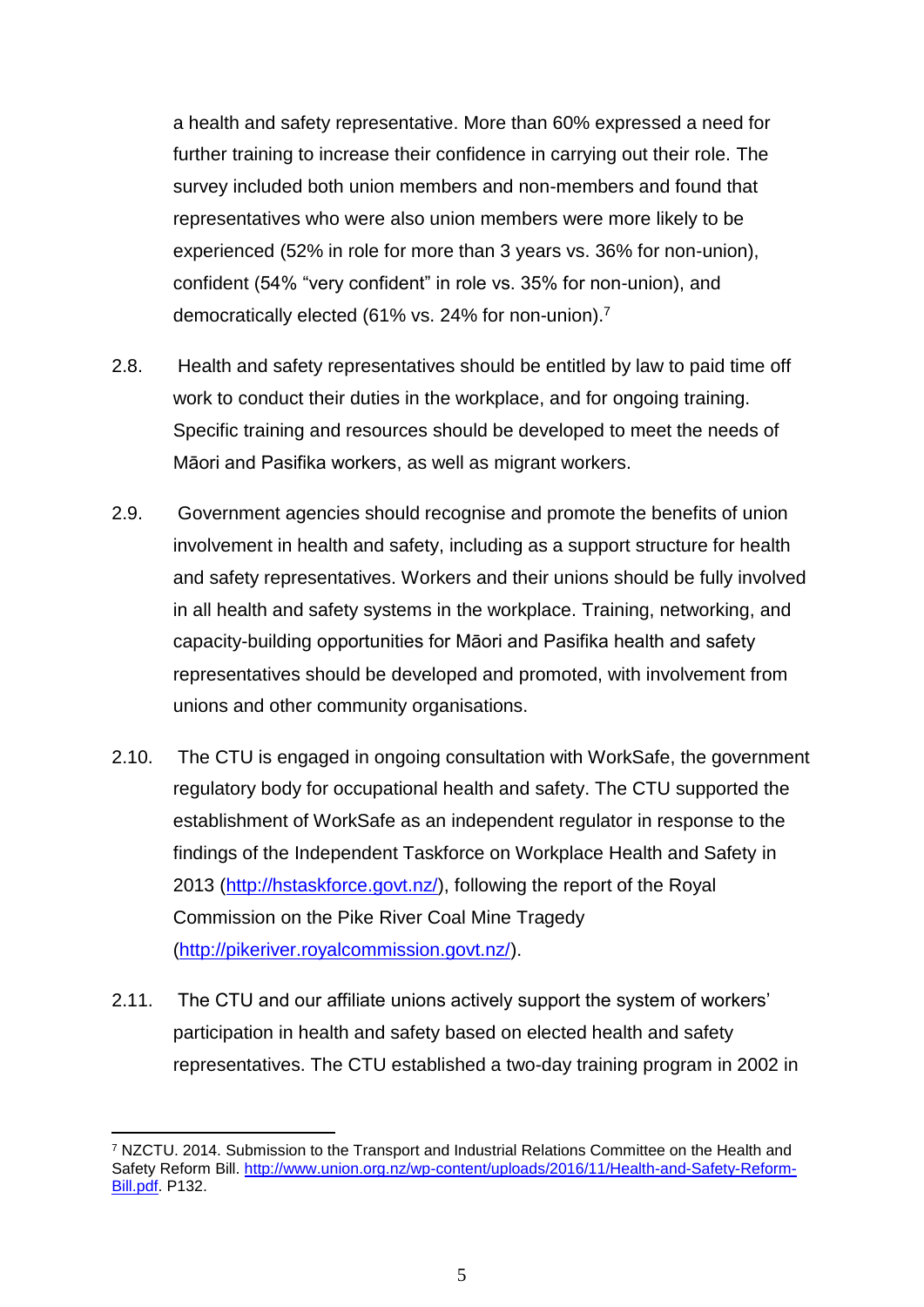partnership with government, which has trained over 30,000 worker health and safety representatives.

- 2.12. The CTU and our representative structures for Māori and Pasifika workers are currently working with ACC on changes to employer partnership programs. Under the current system, involvement of workers and unions in health and safety audits, including under the ACC Accredited Employers Program, is often treated as a formality at the end of the process, rather than as a substantive ongoing relationship. We hope to see more effective promotion of worker participation as outcomes of this review in 2018, together with strategies to engage Māori and Pasifika workers, and migrant workers, to improve health and safety.
- 2.13. Government agencies that engage with employers on health and safety issues, including Worksafe and ACC, should mandate effective worker participation as a more central and substantive part of their interventions and partnerships with firms. Strategies for engaging Māori, Pasifika, and migrant workers in improving health and safety must be developed, with dedicated resources for training, communication and networking.

### <span id="page-5-0"></span>**3. Case Study: Māori workers exposure to Pentachlorophenol (PCP)**

- 3.1. The ongoing health effects of exposure to Pentachlorophenol (PCP) used in New Zealand sawmills from the 1950s until 1988 is a specific example of unjust harm resulting from the discriminatory treatment of Māori workers and their communities.
- 3.2. Despite the known toxicity of PCP and its by-products, $8$  the predominantly-Māori workforce of New Zealand sawmills, together with their families and surrounding community members, were recklessly exposed to the chemicals.

<u>.</u>

 $8$  Research on the toxicity and health effects of occupational exposure to PCP was published as early as the 1950s: Truhaut, R.; Lëpée, P.; Boussemart, E. 1952. Recherches sur la toxicologie du pentachlorophénol. II.-Intoxications professionelles dans l'Industrie du bois. Observations de deux cas mortels. *Archives des Maladies Professionnelles de Médecine du Travail et de Sécurité Sociale 13*(6): 567-9. [https://www.cabdirect.org/cabdirect/abstract/19532704044.](https://www.cabdirect.org/cabdirect/abstract/19532704044) By the early 1980s, numerous published studies detailed evidence of severe health consequences of occupational exposure to PCP and recommended actions to prevent exposure. See for instance, Williams, P. 1982. Pentachlorophenol, an assessment of the occupational hazard. *American Industrial Hygiene*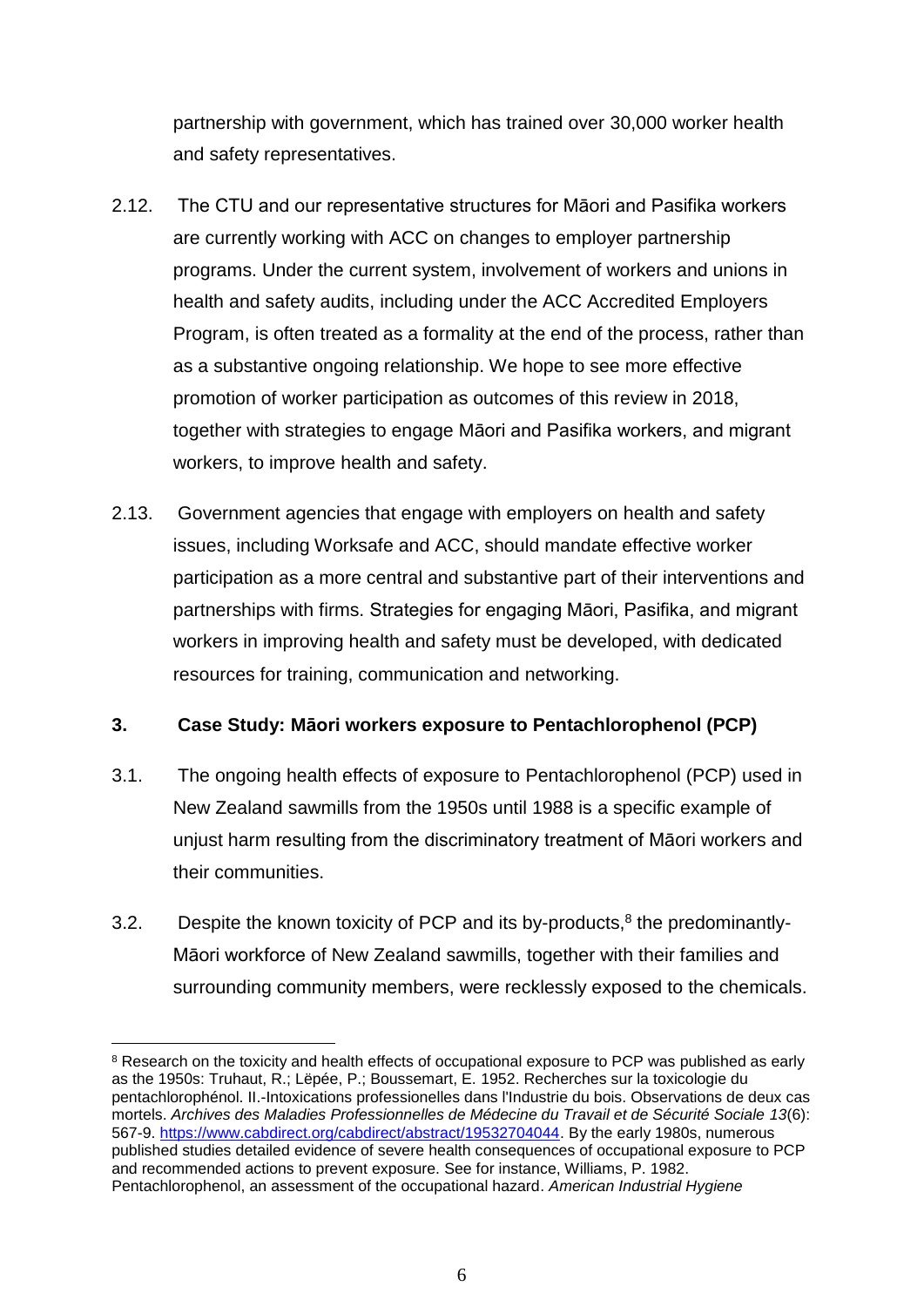- 3.3. Workers were exposed to PCP without being provided with protective equipment or information about the known toxicity of the chemicals they were handling. Family members were exposed through contact with workers and their clothing, as well as through environmental exposure caused by reckless discharge of toxic waste.
- 3.4. Sawdust and other waste products containing PCP and toxic by-products containing dioxins and furans were dumped in waterways and land areas used by Māori communities for recreation and fishing. In one case, contaminated sawdust from the Whakatāne sawmill was used as landfill for a local Marae (Māori meeting grounds and buildings, serving as the focal point for communities).
- 3.5. The negative health impacts of PCP exposure for Māori workers and communities were revealed through the work of Joe Harawira (Ngāti Awa), a Māori sawmill worker who passed away in January 2017, and the organisation he founded, Sawmill Workers Against Poisons (SWAP). A 2009 academic article summarised the health effects revealed by the group:

'The sawmill workers and their families, the majority of whom are Māori, have suffered severe debilitation from cancer, liver disease, respiratory problems, heart disease, depression as well as high levels of miscarriages. Their children have also suffered with many being born with birth defects or some form of disability (Paul, Harawira, Iopata, & Kohe, 2002). When Joe Harawira and SWAP first started investigating the causes of their illnesses in 1988, the mortality rate averaged around two deaths per year. Today however the mortality rate for the sawmill workers of Whakatāne and their families has accelerated to an alarming average of 12 to 18 deaths per year (J. Harawira, personal communication, January 17, 2009).' 9

3.6. A 2008 study by Massey University's Centre for Public Health Research found that for former sawmill workers with high exposures to PCP:

1

<http://www.tandfonline.com/doi/abs/10.1080/15298668291410602>

*Association Journal 43*(11): 799-810.

<sup>9</sup> Jaram, D.M. 2009. Joe Harawira: The emergence of a mātauranga Māori environmentalist. *MAI Review* 2009(1).<http://www.review.mai.ac.nz/index.php/MR/article/view/211>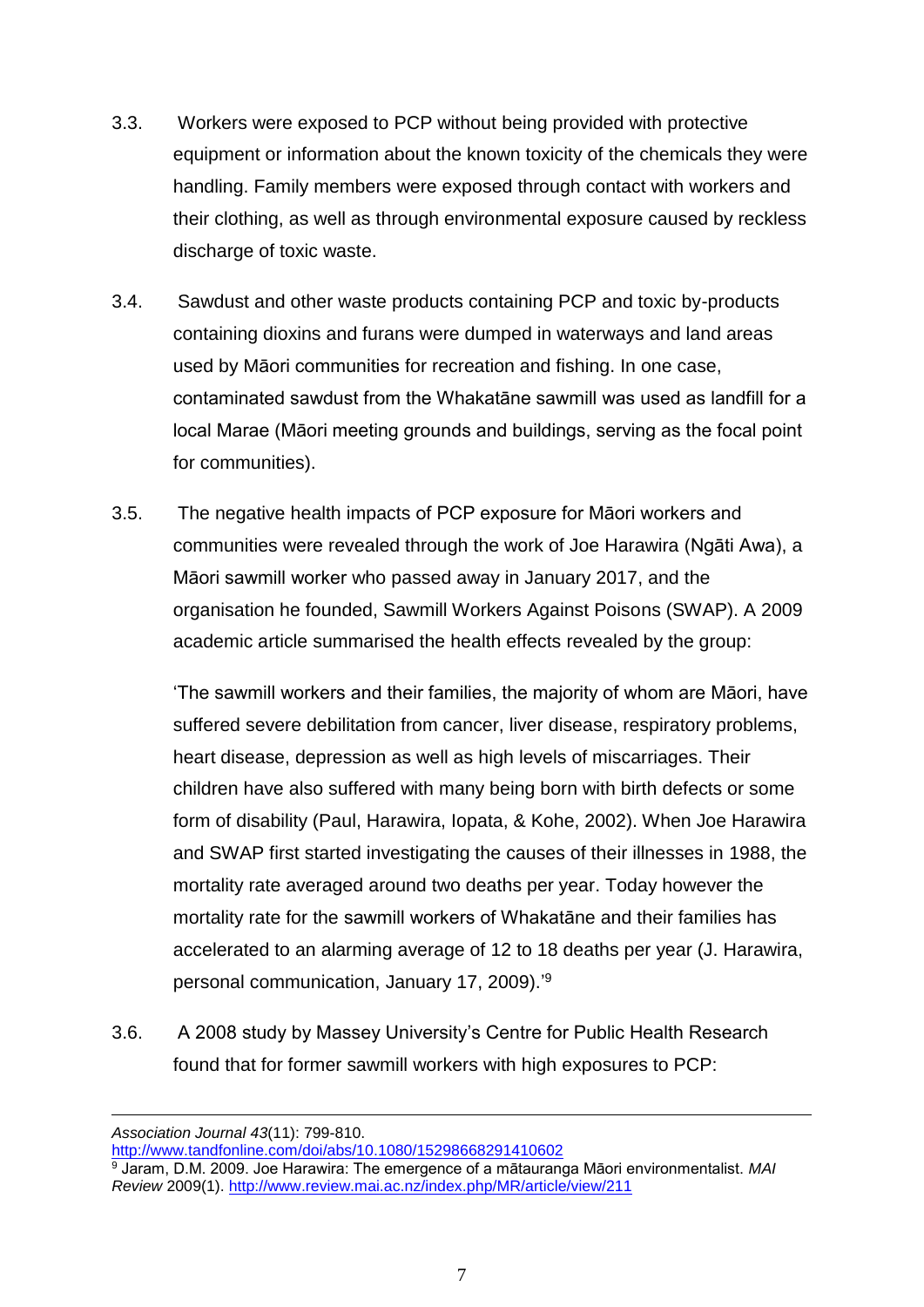'…strong associations were observed between exposure and chronic respiratory disease, and also 'unexplained persistent fevers', 'recurrent nausea and diarrhoea', 'having palpitations of the heart', 'sweating for no reason', 'reduced libido' and 'frequent mood changes without cause'. Similar neuropsychological symptoms have also been observed in an earlier study of PCP-exposed workers in New Zealand.'<sup>10</sup>

3.7. Following successful court action by SWAP in 2006 that drew attention to the contamination of the Kopeopeo canal<sup>11</sup>, the Bay of Plenty Regional Council has begun remediation work on the site. However, according to the Ngāti Awa iwi (tribe):

'There are 36 recorded sites in the Whakatane district that are contaminated with dioxin and PCP, several of which are on Māori land, public land, Māori reserves and private residences and properties.'<sup>12</sup>

3.8. Despite government recognition since 2001 of the harm inflicted on Māori workers, families, and community members, only minimal medical support has been offered and no compensation has been received by those affected.<sup>13</sup>

## <span id="page-7-0"></span>**4. Overview: Structural discrimination against Māori education and health workers**

4.1. ILO Convention 111 on Discrimination (Employment and Occupation) 1958, a core ILO convention ratified by New Zealand, prohibits unequal payment for work of equal value. Article 7(a) of the International Covenant on Economic Social and Cultural Rights (ICESCR), ratified by New Zealand, and article 23

<sup>&</sup>lt;u>.</u> <sup>10</sup> McLean, D et al. 2008. Health Outcomes in Former New Zealand Timber Workers Exposed To Pentachlorophenal (PCP). *Department of Labour* [http://thehub.superu.govt.nz/publication/health](http://thehub.superu.govt.nz/publication/health-outcomes-former-new-zealand-timber-workers-exposed-pentachlorophenal-pcp-pdf)[outcomes-former-new-zealand-timber-workers-exposed-pentachlorophenal-pcp-pdf](http://thehub.superu.govt.nz/publication/health-outcomes-former-new-zealand-timber-workers-exposed-pentachlorophenal-pcp-pdf) <sup>11</sup> Sawmills Workers against Poisons Inc v. Whakatane District Council. CIV 2006-463-32 (2006). [https://www.informea.org/en/court-decision/sawmills-workers-against-poisons-inc-first-plaintiff](https://www.informea.org/en/court-decision/sawmills-workers-against-poisons-inc-first-plaintiff-hohepa-joseph-harawira-second)[hohepa-joseph-harawira-second](https://www.informea.org/en/court-decision/sawmills-workers-against-poisons-inc-first-plaintiff-hohepa-joseph-harawira-second)

<sup>&</sup>lt;sup>12</sup> Telfer, I. 2016. The Toxic Go-Slow: Has the clean-up of New Zealand's most poisoned places stalled? *Radio New Zealand.* 

[http://www.radionz.co.nz/national/programmes/insight/audio/201804570/insight-nz's-most-poisoned](http://www.radionz.co.nz/national/programmes/insight/audio/201804570/insight-nz)[places](http://www.radionz.co.nz/national/programmes/insight/audio/201804570/insight-nz) Hundreds of other sites across New Zealand also remain contaminated, many on Māori land or affecting Māori communities.

<sup>13</sup> Radio NZ. 2010. Former sawmill workers angry at ministry offer. *Radio New Zealand.*  <http://www.radionz.co.nz/news/national/34165/former-sawmill-workers-angry-at-ministry-offer>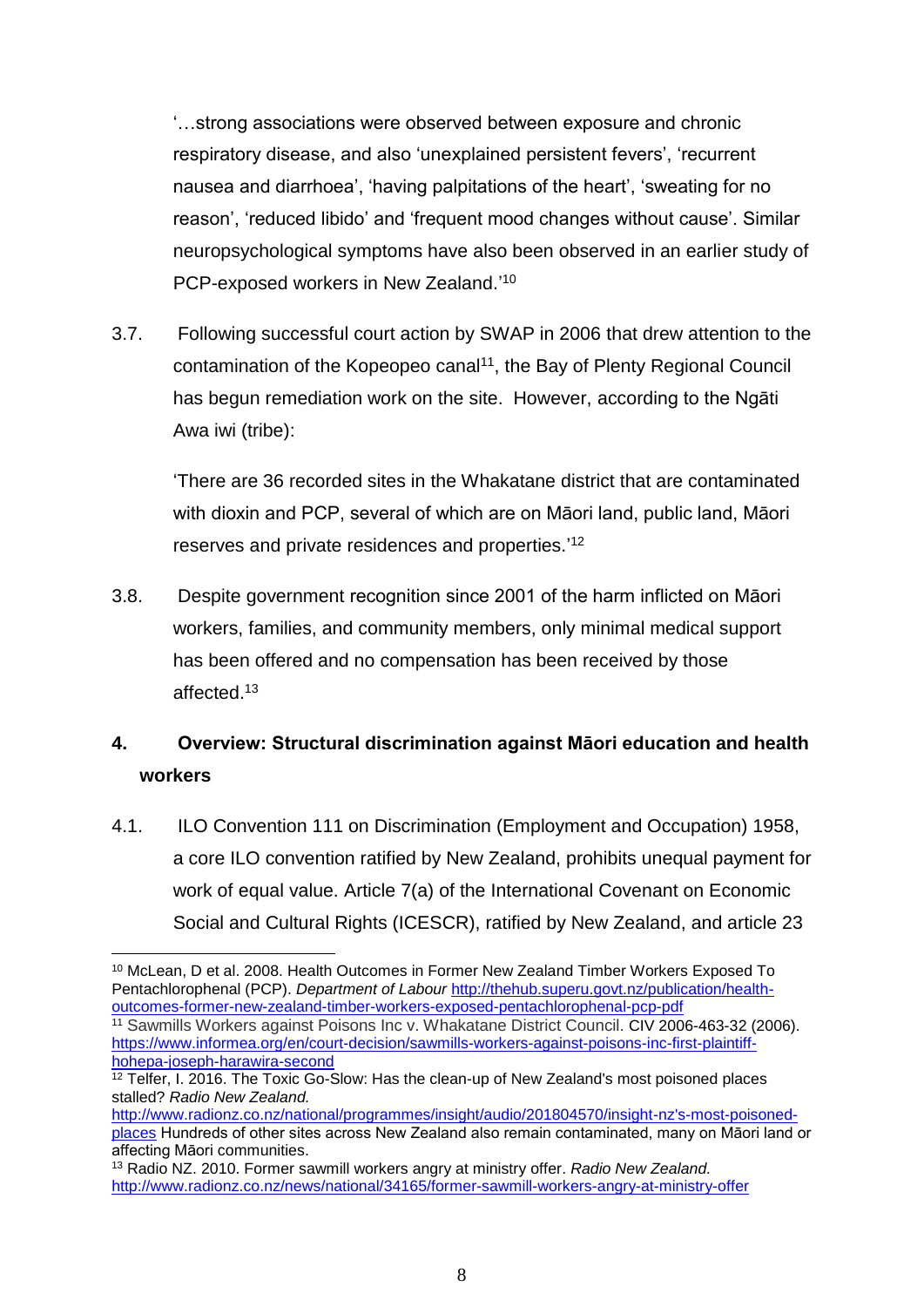of the Universal Declaration of Human Rights similarly require State Parties to protect the right of everyone to "[f]air wages and equal remuneration for work of equal value without distinction of any kind". However, funding arrangements for social services in Māori communities, including health services and early childhood education, have exposed Māori workers to unequal pay for work of equal value.

4.2. Social services to Māori communities, including early childhood education (ECE) and primary healthcare, are frequently provided by dedicated Māori community organisations receiving government funding. However, funding arrangements mean that Māori ECE teachers working for Kōhanga Reo (Māori language early childhood centres) education providers and Māori nurses working for Māori and iwi (tribal) health providers receive lower pay for work of equal value to that of their counterparts in non-Māori organisations. The following sections address structural discrimination against Māori health workers and early childhood education workers respectively, focussing on pay inequity.

#### <span id="page-8-0"></span>**5. Structural discrimination against Māori health workers**

- 5.1. The New Zealand Nurses Organisation, a CTU-affiliated union representing nurses and associated health workers, together with Māori and iwi health organisations as employers, have repeatedly raised the issue of pay inequity for Māori health workers with the New Zealand government over the past decade. Despite recommendations from the Health Select Committee of the New Zealand Parliament and the New Zealand Human Rights Commission, the government has taken no action to address structural racial discrimination against Māori health workers in the form of persistent pay inequity.
- 5.2. Supporting and increasing Māori participation in the health workforce has been identified by government as a key target for addressing persistent disparities in Māori health outcomes compared to the general population.<sup>14</sup>

<sup>1</sup> <sup>14</sup> Ministry of Health. 2016. Te Ara Tuarua – Pathway 2: Māori participation in the health and disability sector. [http://www.health.govt.nz/our-work/populations/maori-health/he-korowai-oranga/pathways](http://www.health.govt.nz/our-work/populations/maori-health/he-korowai-oranga/pathways-action/te-ara-tuarua-pathway-2-maori-participation-health-and-disability-sector)[action/te-ara-tuarua-pathway-2-maori-participation-health-and-disability-sector](http://www.health.govt.nz/our-work/populations/maori-health/he-korowai-oranga/pathways-action/te-ara-tuarua-pathway-2-maori-participation-health-and-disability-sector)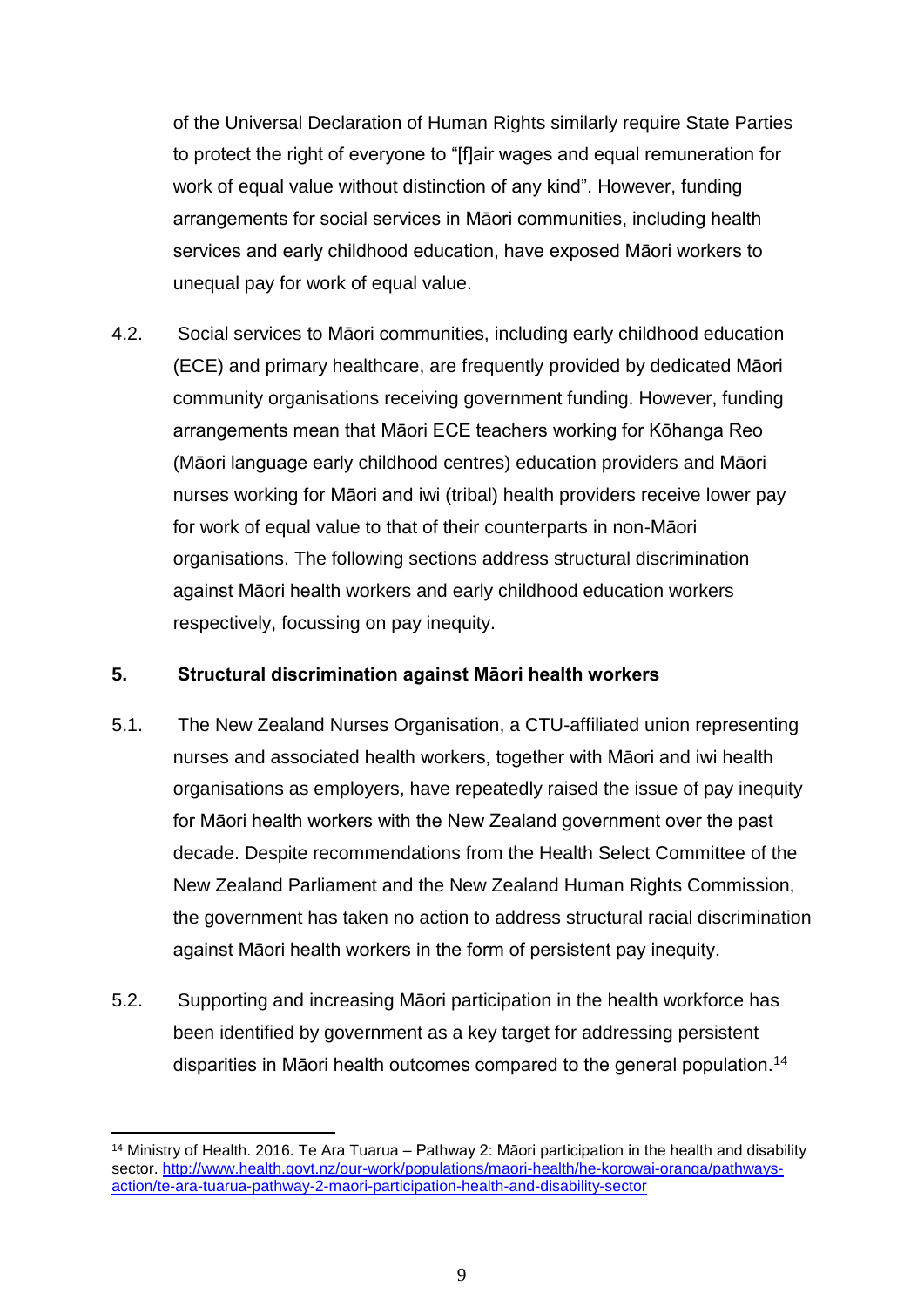However, there is insufficient data to adequately track the determinants of Māori workforce development and retention in the health sector.<sup>15</sup>

- 5.3. The development of the Māori health workforce is hampered by structural discrimination, including lower pay for work of equal value performed by Māori health workers employed by Māori health organisations, due to discriminatory funding by government. 16
- 5.4. Advice on Māori health practice issued by the Medical Council of New Zealand (a government regulatory body for doctors, appointed by the Minister of Health) acknowledges the disparities in Māori health outcomes and notes:

'This is compounded by lower rates of diagnosis and lesser access to effective treatment. Avoidable death rates are almost double for Māori than for other New Zealanders, and Māori die, on average, eight–ten years earlier. In summary, Māori are sicker, for longer periods, but have less access to care and die earlier than Pākehā [non-Māori/European New Zealanders]. These disparities in overall Māori health persist even when confounding factors such as poverty, education and location are eliminated, demonstrating that culture is an independent determinant of health status.' 17

5.5. Culturally appropriate health-care has been demonstrated to improve health engagement and outcomes for Māori, Pasifika, and other ethnic minority patients. As the Human Rights Commission of New Zealand notes:

'Better representation of Māori and Pacific peoples in the health workforce would have significant benefits. Māori patients have higher rates of visits and increased engagement with Māori healthcare providers and likewise for Pacific patients and Pacific providers. A report commissioned by the Ministry

<sup>&</sup>lt;u>.</u> <sup>15</sup> See NZNO. 2013. New Zealand Nurses Organisation submission on the 18th Sessions of the Human Rights Committee - Universal Periodic Review for New Zealand 2013. <https://www.hrc.co.nz/files/9514/2406/3097/New-Zealand-Nurses-Organisation.pdf>

<sup>16</sup> Human Rights Commission. 2012. A fair go for all? Rite tahi tätou katoa? Addressing Structural Discrimination in Public Services. [https://www.hrc.co.nz/files/2914/2409/4608/HRC-Structural-](https://www.hrc.co.nz/files/2914/2409/4608/HRC-Structural-Report_final_webV1.pdf)[Report\\_final\\_webV1.pdf,](https://www.hrc.co.nz/files/2914/2409/4608/HRC-Structural-Report_final_webV1.pdf) p22

<sup>&</sup>lt;sup>17</sup> Medical Council of New Zealand. 2008. Best health outcomes for Māori: Practice implications. [https://www.mcnz.org.nz/assets/News-and-Publications/Statements/Best-health-outcomes-for-](https://www.mcnz.org.nz/assets/News-and-Publications/Statements/Best-health-outcomes-for-Maori.pdf)[Maori.pdf](https://www.mcnz.org.nz/assets/News-and-Publications/Statements/Best-health-outcomes-for-Maori.pdf)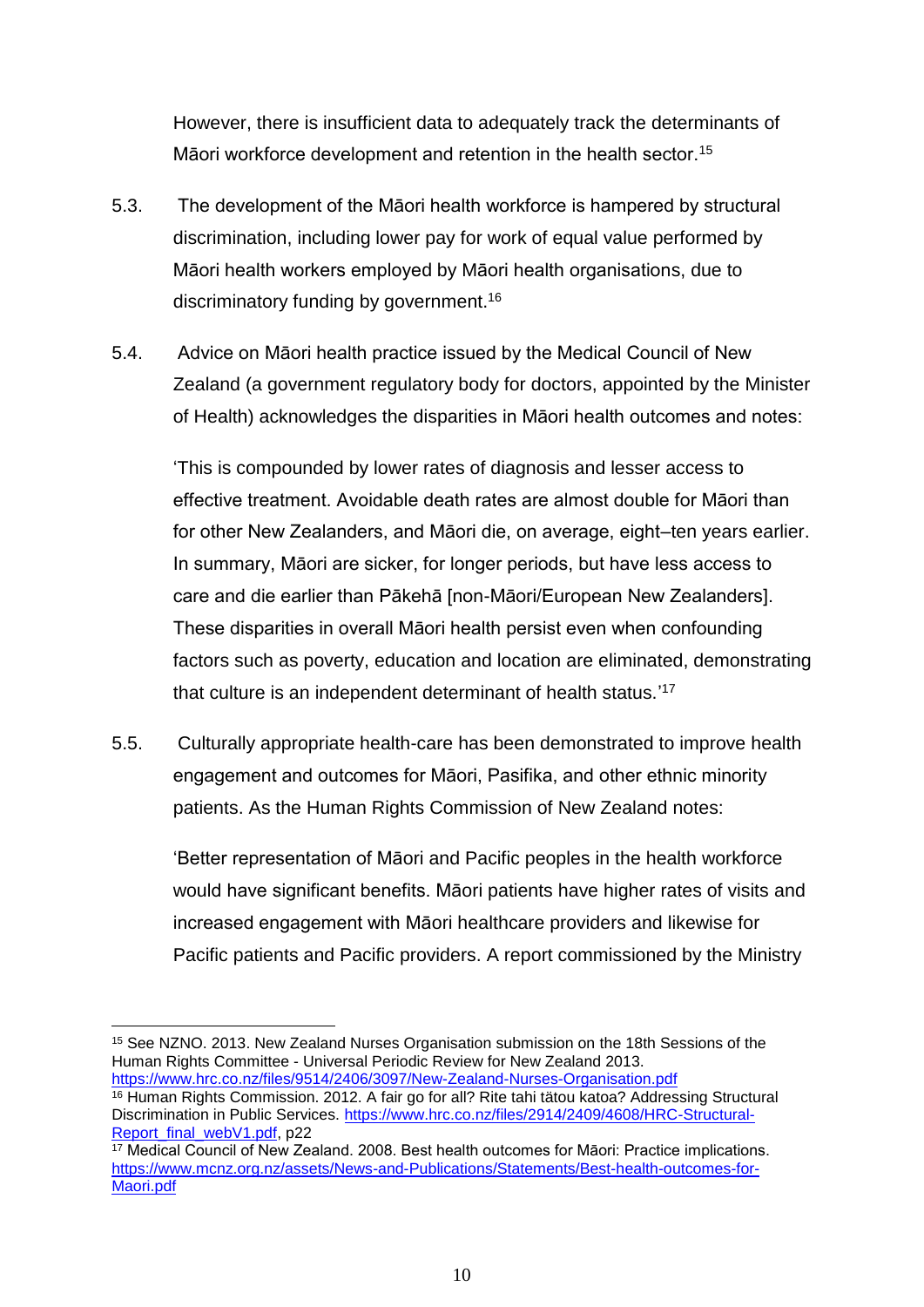of Health shows that where patients and healthcare professionals are of the same ethnicity, there are better health outcomes for patients.'<sup>18</sup>

5.6. The government strategy for Māori health *He Korowai Oranga* identifies Rangatiratanga<sup>19</sup> as a key thread, emphasising the importance of Māori health workers and Māori-controlled health providers providing health services to Māori communities:

'Māori institutions, including Māori health providers, are a key part of what makes the New Zealand health system effective. Māori health providers are generally described as Māori owned and Māori governed. While the government and DHBs put in place service and contract requirements for these providers, Māori owners and governors set the overall direction and shape of these organisations.'20

- 5.7. Unfortunately, government has used the devolution of health services to Māori community organisations to avoid responsibility for funding pay equity for Māori health workers employed in these organisations, compared to their counterparts employed directly by District Health Boards and Primary Health Organisations (such as General Practices).
- 5.8. In 2008, the New Zealand Nurses Organisation (NZNO) joined with Māori health organisations to present a petition with 11,371 signatures to parliament as part of Te Rau Kokiri, the campaign for pay equity for Māori nurses and associated health workers.<sup>21</sup> The Health Select Committee of Parliament considered the petition in July 2009 and unanimously resolved:

<sup>19</sup> Rangatiratanga could be translated as Māori self-determination in the full sense, as guaranteed to all peoples by the international human rights covenants and the UN Declaration on the Rights of Indigenous Peoples. Rangatiratanga also refers to the sovereign rights of Rangatira (Māori chiefs) guaranteed in Article Two of Te Tiriti o Waitangi 1840 (the Māori text of the Treaty of Waitangi signed between Rangatira and the British Crown). <https://teara.govt.nz/en/treaty-of-waitangi> <sup>20</sup> [http://www.health.govt.nz/our-work/populations/maori-health/he-korowai-oranga/key](http://www.health.govt.nz/our-work/populations/maori-health/he-korowai-oranga/key-threads/rangatiratanga)[threads/rangatiratanga](http://www.health.govt.nz/our-work/populations/maori-health/he-korowai-oranga/key-threads/rangatiratanga)

<sup>&</sup>lt;u>.</u> <sup>18</sup> Human Rights Commission. 2012. p21; See also: Ministry of Health. 2004. Māori Providers: Primary health care delivered by doctors and nurses. [http://www.health.govt.nz/publication/maori](http://www.health.govt.nz/publication/maori-providers-primary-health-care-delivered-doctors-and-nurses)[providers-primary-health-care-delivered-doctors-and-nurses;](http://www.health.govt.nz/publication/maori-providers-primary-health-care-delivered-doctors-and-nurses) and Ministry of Health. 2010. Lalaga: Pacific Providers Making a Difference. Ministry of Health, Wellington. [http://www.moh.govt.nz/moh.nsf/Files/pacifichealth/\\$file/Lalaga-Jun2010.pdf](http://www.moh.govt.nz/moh.nsf/Files/pacifichealth/$file/Lalaga-Jun2010.pdf)

<sup>21</sup> NZNO. 2008. Te Rau Kokiri: NZNO Māori and Iwi MECA [Multi-Employer Collective Agreement]. Submission of the New Zealand Nurses Organisation to the Health Select Committee Providing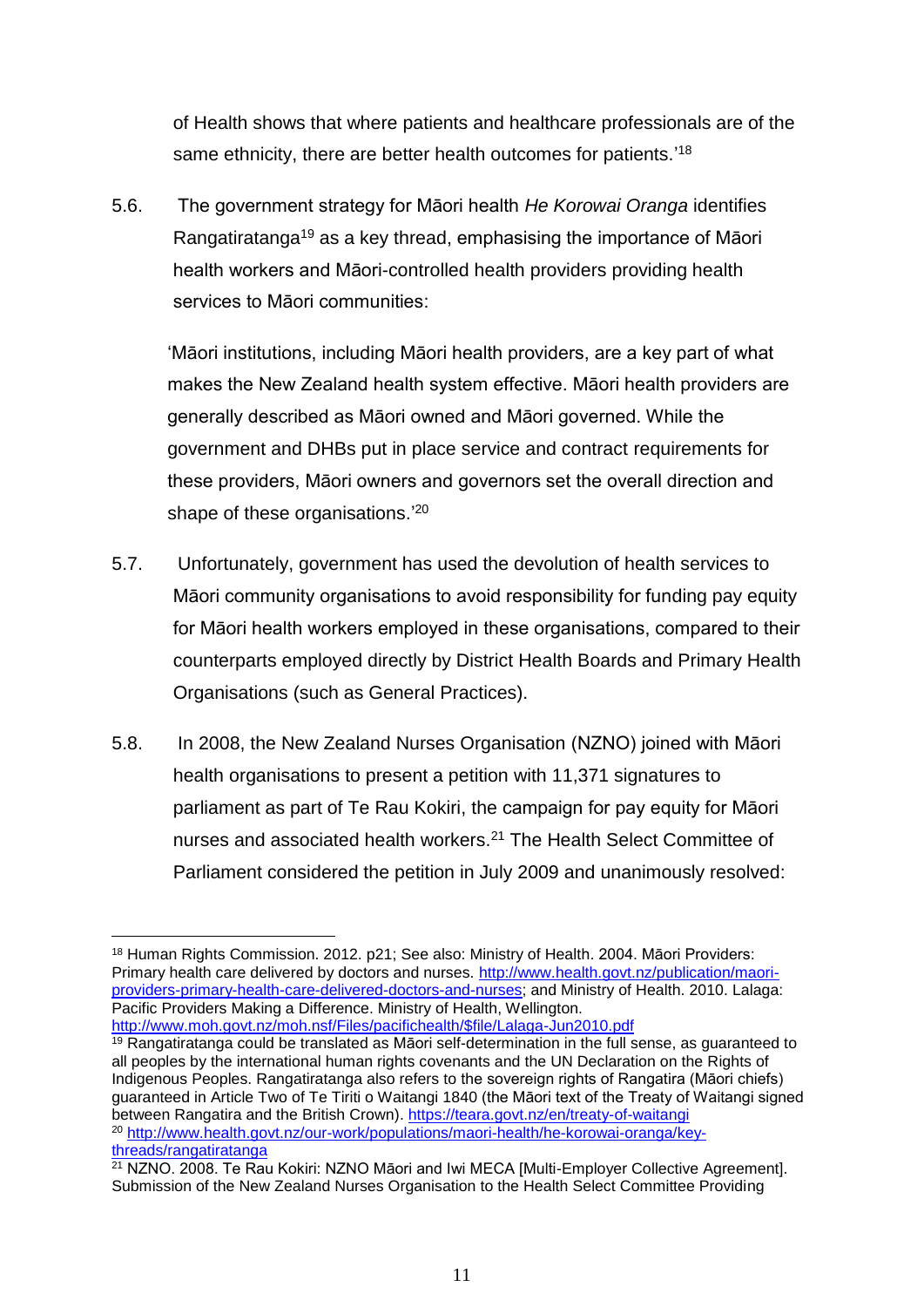'We agree with the petitioners that there is an equity issue regarding pay rates for Māori and iwi health service workers. We recommend that the Government establish a working group to address the issues raised in the petition and report publicly on its findings within six months. In addition, we recommend that the Government instruct the working group to provide us with a report on its progress within three months of its implementation.'<sup>22</sup>

- 5.9. However, the New Zealand government rejected the findings of its own select committee in August 2009 and took no further action.
- 5.10. The New Zealand Human Rights Commission report of July 2012 remains accurate:

'No further progress on this issue was therefore made, although the need to address pay inequity remains.

Additional government funding is needed to recruit and retain a skilled and culturally competent workforce. Māori nurses and primary health workers play a vital role in the Māori community health sector and in improving health outcomes for Māori. They have the essential skills, qualifications and experience but are being paid significantly less than their colleagues in other sectors. This is an issue of equity and needs to be addressed.<sup>23</sup>

### <span id="page-11-0"></span>**6. Structural discrimination against Māori education workers**

- 6.1. In its 1986 report on WAI11: The Te Reo Māori Claim, the Waitangi Tribunal ruled that the Māori language was a Taonga, or valued possession, covered by the guarantee of state protection under the Treaty of Waitangi/Te Tiriti o Waitangi 1840.
- 6.2. The Tribunal reported that the decline in the Māori language fluency of Māori schoolchildren, from 90% in 1913 to below 5% by 1975, was in large part a result of a state education system that deliberately discouraged and punished

1

Further Information on the NZNO National Petition to the House of Representatives. <https://www.parliament.nz/resource/0000170298>

<sup>22</sup> Human Rights Commission. 2012. p22

<sup>23</sup> Human Rights Commission. 2012. p22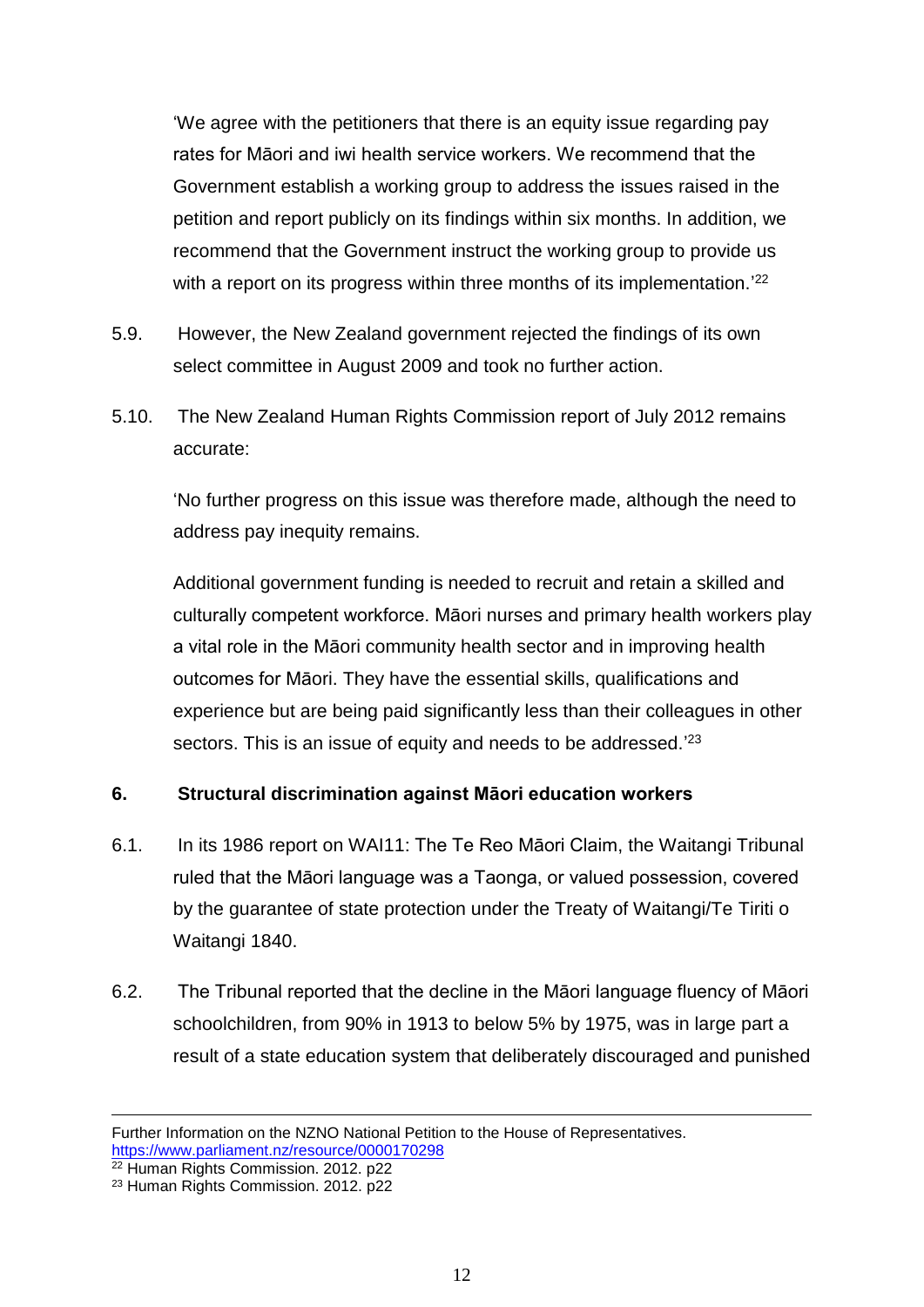the speaking of the Māori language. The tribunal reported the evidence of Sir James Henare, whose experience it found to be typical:

'[Sir James] told us of being sent into the bush to cut down a piece of supplejack with which he was punished for breaking the rule that te reo Maori must "be left at the school gates".' 24

- 6.3. In the course of more general recommendations for reform of the education system, the tribunal noted the emergence of the Kōhanga Reo movement as an initiative of Māori families and communities. The tribunal declared that 'Te Kohanga Reo is indeed a remarkable success story'<sup>25</sup>, having expanded from a single centre in 1982 to a nationwide movement of 416 centres educating 6000 children by 1985, and noted that 'although the Maori language today is suffering from the effects of decades of opposition to its propagation many Maori parents are making valiant efforts to repair the damage that it has suffered.'<sup>26</sup>
- 6.4. Kōhanga Reo have primarily been funded by government since 1990, with around 95% of funding currently provided by government. However, funding for early childhood centres are split into two categories: teacher-led centres employing registered teachers; and family-led centres without the minimum number of registered teachers. The criteria to differentiate these two categories do not recognise Māori language expertise or the Tohu Whakapakari qualifications issued by Te Kōhanga Reo National Trust Board, meaning that Kōhanga Reo are funded at similar rates to parent-run playcentres, at below the rates of other early childhood education providers.<sup>27</sup>
- 6.5. In response to the WAI 2336 claim on behalf of Te Kōhanga Reo National Trust Board, the Waitangi Tribunal stated:

<sup>&</sup>lt;u>.</u> <sup>24</sup> Waitangi Tribunal. 1986. Report of The Waitangi Tribunal on The Te Reo Maori Claim (WAI 11). Department of Justice.

[https://forms.justice.govt.nz/search/Documents/WT/wt\\_DOC\\_68482156/Report%20on%20the%20Te](https://forms.justice.govt.nz/search/Documents/WT/wt_DOC_68482156/Report%20on%20the%20Te%20Reo%20Maori%20Claim%20W.pdf) [%20Reo%20Maori%20Claim%20W.pdf.](https://forms.justice.govt.nz/search/Documents/WT/wt_DOC_68482156/Report%20on%20the%20Te%20Reo%20Maori%20Claim%20W.pdf) P9

<sup>25</sup> Waitangi Tribunal. 1986. P33

<sup>26</sup> Waitangi Tribunal. 1986. P12

<sup>27</sup> Waitangi Tribunal. 2012. Matua Rautia: Report on the Kōhanga Reo Claim. [https://www.waitangitribunal.govt.nz/assets/Documents/Publications/WT-Matua-Rautia-Report-on-the-](https://www.waitangitribunal.govt.nz/assets/Documents/Publications/WT-Matua-Rautia-Report-on-the-Kohanga-Reo-claim.pdf)[Kohanga-Reo-claim.pdf.](https://www.waitangitribunal.govt.nz/assets/Documents/Publications/WT-Matua-Rautia-Report-on-the-Kohanga-Reo-claim.pdf) P202-230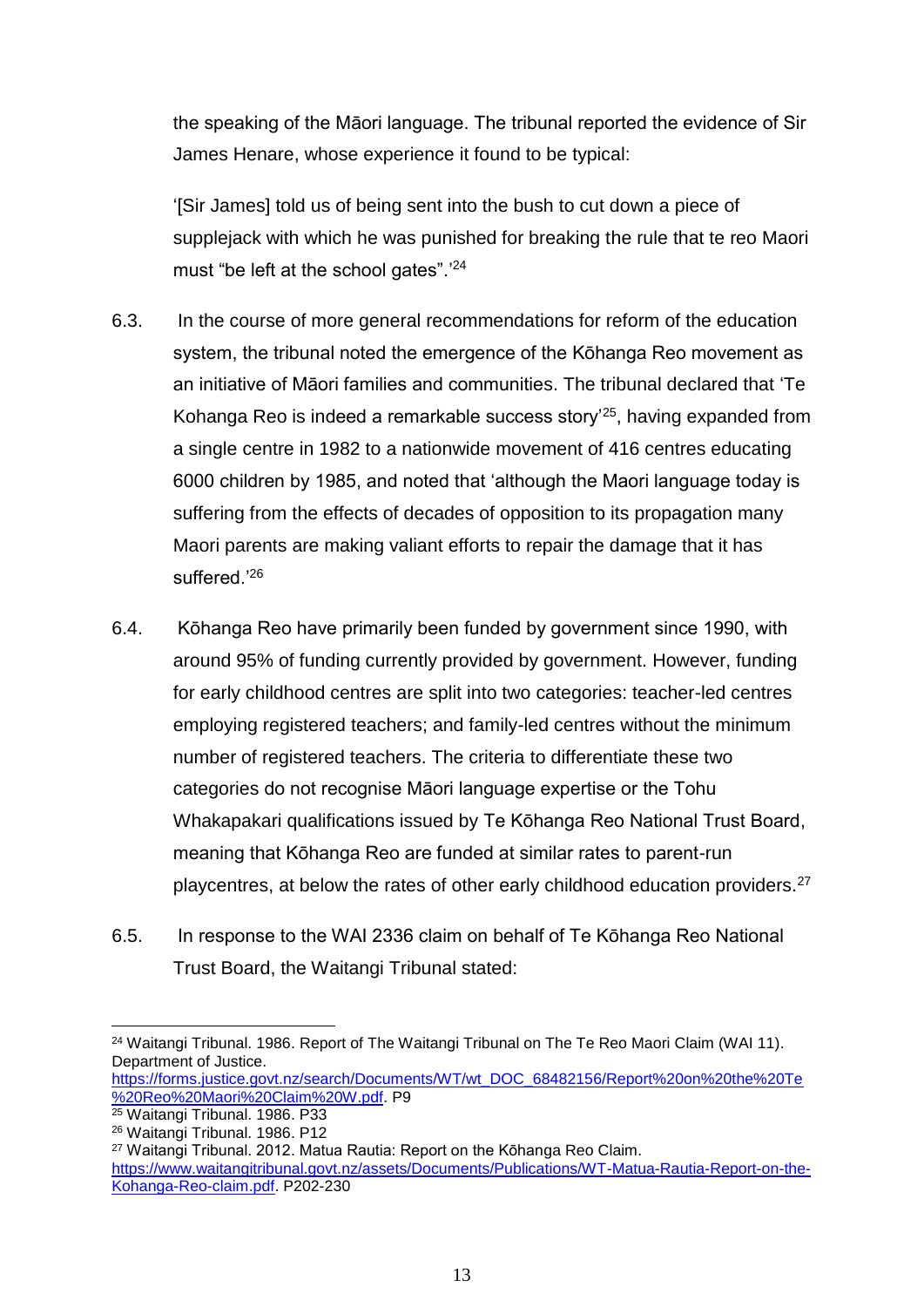'We fail to understand why the Ministry has been able devise an elaborate framework of rates for other parts of the ECE sector, but has been either unable or unwilling to design, in consultation with the Trust, a funding structure better tailored to the way kōhanga reo actually deliver their service. This failure has persisted despite the need to do so being clearly identified, as we described above, in the report of the Early Childhood Care and Education working group more than a decade ago, despite being the subject of repeated requests from the Trust to address the issue, and despite featuring prominently in the mandate of the Funding, Quality and Sustainability Working Group. As a result, kōhanga reo have remained bracketed by default with playcentres, from which their service configuration differs in major respects.' 28

The Tribunal further states (at p331):

'… the Crown's funding regime is inequitable and unfair. It does not provide kōhanga reo with the same level of support as other ECE services. Kōhanga reo cannot achieve the higher levels of funding available to teacher-led ECEs. The current funding system incentivises kōhanga reo to become teacher-led in order to obtain higher levels of funding. We acknowledge that the funding model does provide for some limited recognition of the Tohu Whakapakari by having a higher rate of funding available for 'quality' kōhanga reo. The indicator for quality is at least one staff member with a Tohu Whakapakari qualification. However, the two tier quality funding system for kōhanga reo has a lower maximum value than the top of the second tier on the four-tier teacher-led funding model. Kōhanga reo employees have not enjoyed the same salary related funding increases as the ECE sector since 2005. Salary costs are around 70 to 75 per cent of overall service costs. Since 2005 kōhanga reo have struggled to offer equivalent rates of pay as teacher-led ECE centres, because they cannot access the same funding rates. The Crown considers that a costs reimbursement policy provides a mechanism to reimburse kōhanga reo for the shortfall in salary costs. However, this is an inferior funding option. In practice, kōhanga reo try to manage their costs

-

<sup>28</sup> Waitangi Tribunal. 2012. P230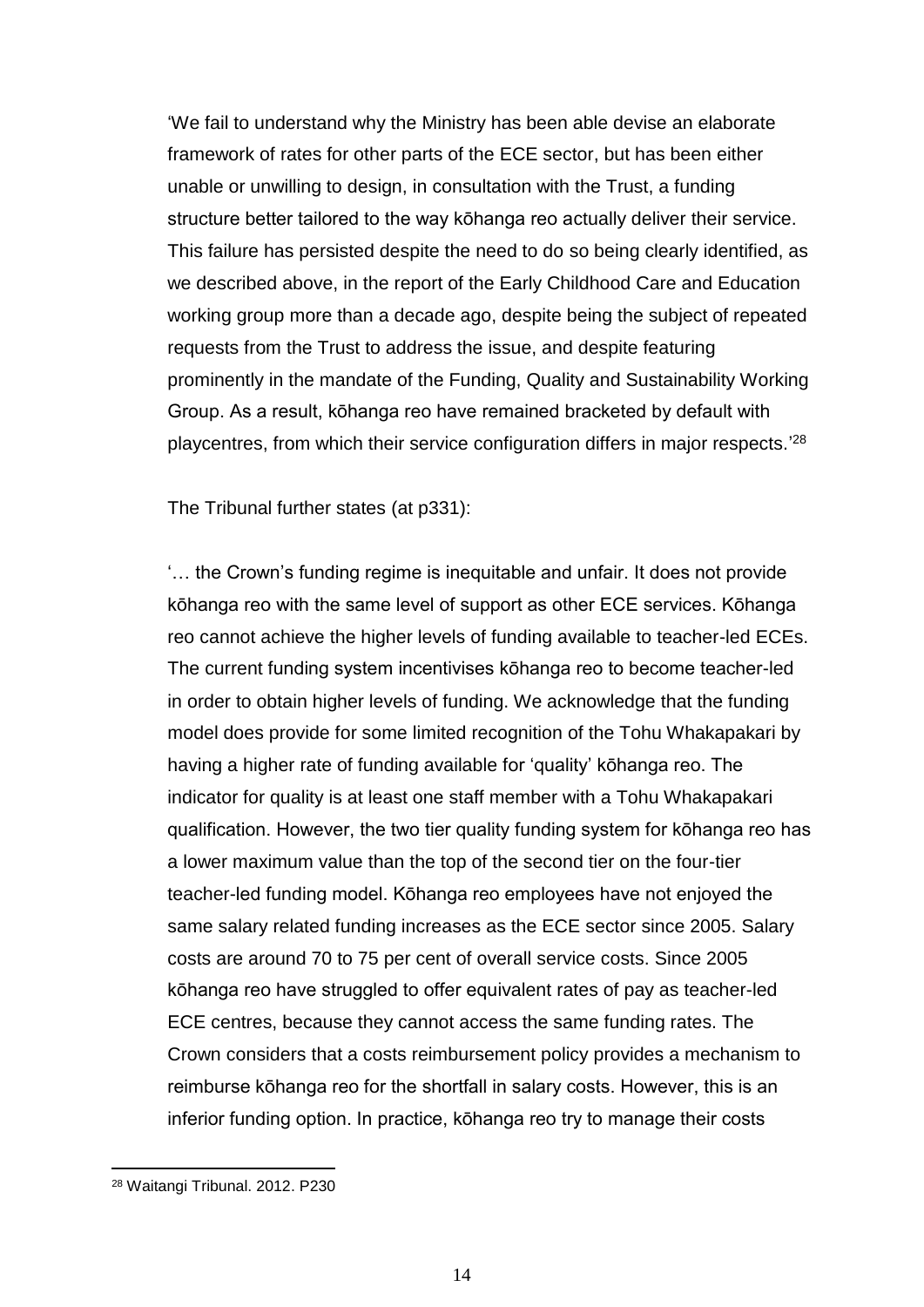within the income provided so as not to operate in deficit. They reduce their operating and capital expenditure to try and achieve pay parity rather than bear the risk associated with overspending and taking a chance on being reimbursed. As a result there has been a significant decline in the maintenance of kōhanga reo buildings. The key challenge for the Crown and the Trust is to design a funding model that will effectively support the efforts of kōhanga reo to increase participation and thus to improve the numbers of children learning te reo Māori.'

6.6. The government has not responded to the findings of the Waitangi Tribunal or made any substantial change to the funding model for Kōhanga Reo. As a result of continued systematic underfunding, Māori early childhood education workers in Kōhanga Reo are generally paid less for work of equal value than their counterparts in non-Māori education providers.

#### <span id="page-14-0"></span>**7. Summary of recommendations**

- 7.1. That the New Zealand government ratify ILO Convention 169 on Indigenous and Tribal Peoples and all fundamental labour conventions including Convention 87 on Freedom of Association.
- 7.2. That the New Zealand government take steps to ensure the health and safety of Māori, Pasifika, and other ethnic minority workers and communities are protected. This should include further culturally specific and appropriate efforts to involve workers and their unions in workplace health and safety systems.
- 7.3. That the New Zealand government recognise and take steps to manage, mitigate, and compensate for the continuing impact on the health of Māori workers, their families and communities of the reckless and racially discriminatory exposure of these groups to toxic pentachlorophenol in New Zealand sawmills from 1950 until 1988.
- 7.4. That the New Zealand government: commit to the principle of equal pay for work of equal value in all funding and contracting relationships with Māori